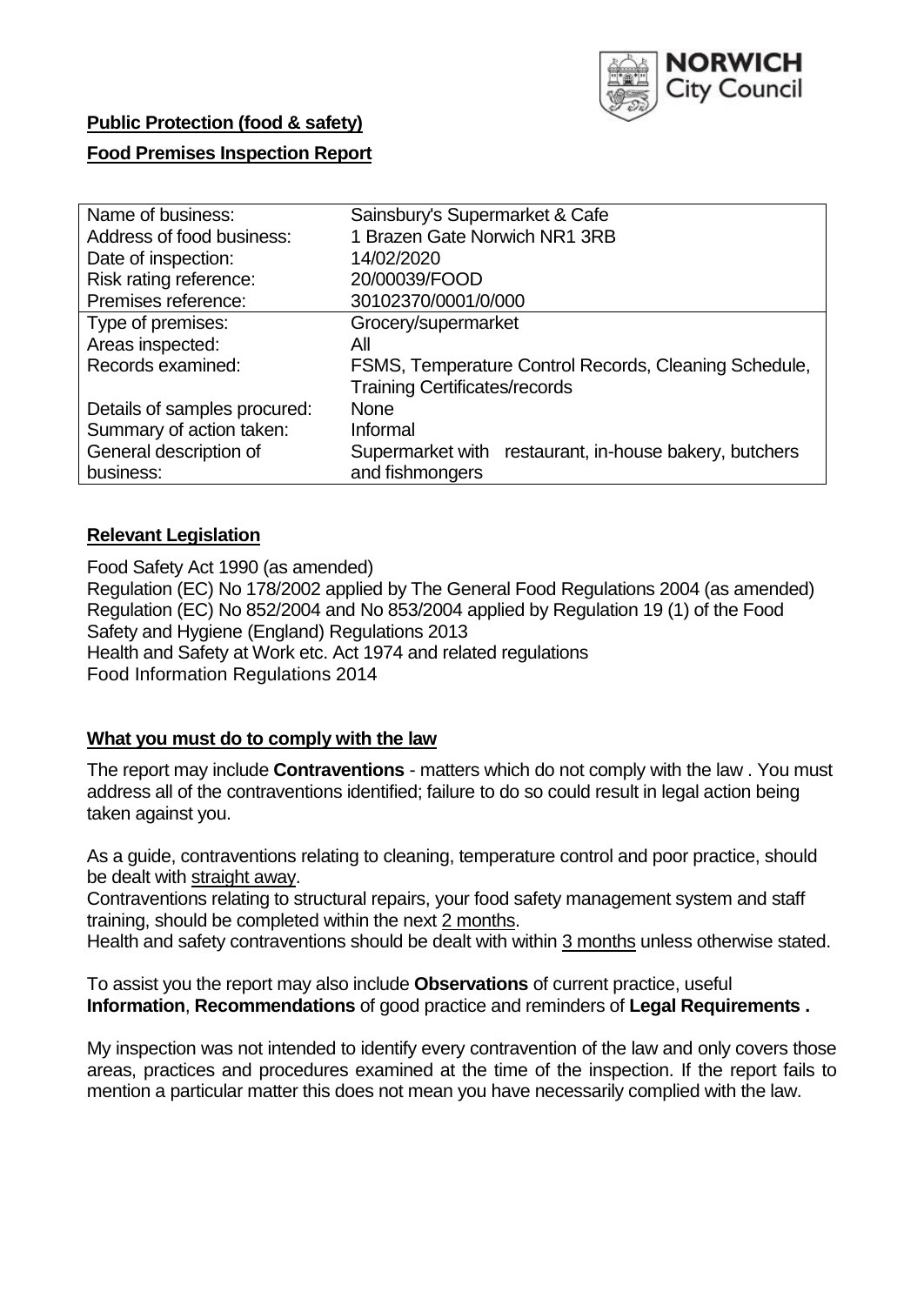## **FOOD SAFETY**

## **How we calculate your Food Hygiene Rating:**

The food safety section has been divided into the three areas which you are scored against for the hygiene rating: 1. food hygiene and safety procedures, 2. structural requirements and 3. confidence in management/control procedures. Each section begins with a summary of what was observed and the score you have been given. Details of how these scores combine to produce your overall food hygiene rating are shown in the table.

| <b>Compliance Area</b>                     |          |                  |           | <b>You Score</b> |                |    |           |    |                |  |  |
|--------------------------------------------|----------|------------------|-----------|------------------|----------------|----|-----------|----|----------------|--|--|
| Food Hygiene and Safety                    |          |                  |           | 0                | 5              | 10 | 15        | 20 | 25             |  |  |
| <b>Structure and Cleaning</b>              |          |                  | $\Omega$  | 5                | 10             | 15 | 20        | 25 |                |  |  |
| Confidence in management & control systems |          |                  | $\Omega$  | 5                | 10             | 15 | 20        | 30 |                |  |  |
|                                            |          |                  |           |                  |                |    |           |    |                |  |  |
| <b>Your Total score</b>                    | $0 - 15$ | 20               | $25 - 30$ |                  | $35 - 40$      |    | $45 - 50$ |    | > 50           |  |  |
| <b>Your Worst score</b>                    | 5        | 10 <sup>10</sup> | 10        |                  | 15             |    | 20        |    | $\blacksquare$ |  |  |
|                                            |          |                  |           |                  |                |    |           |    |                |  |  |
| <b>Your Rating is</b>                      | 5        | $\overline{4}$   | 3         |                  | $\overline{2}$ |    |           |    | $\overline{0}$ |  |  |

Your Food Hygiene Rating is 5 - a very good standard



## **1. Food Hygiene and Safety**

Food hygiene standards are high. You demonstrated a very good standard of compliance with legal requirements. You have safe food handling practices and procedures and all the necessary control measures to prevent cross-contamination are in place. Some minor contraventions require your attention. **(Score 5)**

**Contravention** Dirt to surface of 'old catch weighing scales' used in bakery area

Contamination risks

**Observation** I was pleased to see you were able to demonstrate effective controls to prevent cross-contamination.

## **2. Structure and Cleaning**

The structure facilities and standard of cleaning and maintenance are all of a good standard and only minor repairs and/or improvements are required. Pest control and waste disposal provisions are adequate. The minor contraventions require your attention. **(Score 5)**

## Cleaning of Structure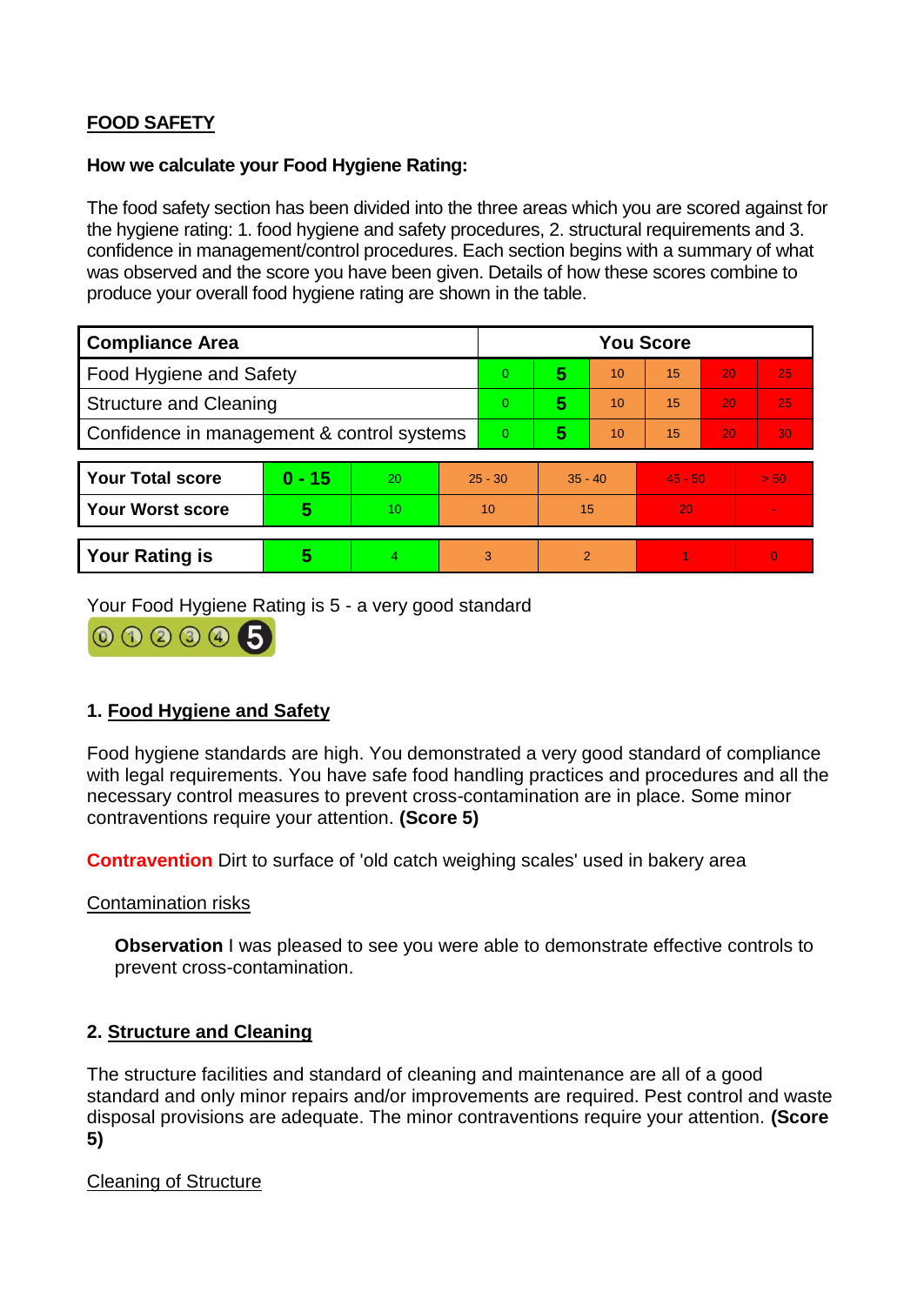**Contravention** The following items were dirty and require more frequent and thorough cleaning:

• Wheels to moveable equipment in bakery

## Cleaning of Equipment and Food Contact Surfaces

**Contravention** The following items are dirty and must be cleaned::

• old weighing scales in bakery area

#### **Maintenance**

**Contravention** The following had not been suitably maintained and must be repaired or replaced:

• floor surfaces/lifting lino behind counter in main restaurant

#### Facilities and Structural provision

**Observation** I was pleased to see the premises had been generally well maintained and that adequate facilities had been provided.

#### Pest Control

**Observation** I was pleased to see that the premises was proofed against the entry of pests and that pest control procedures were in place.

**Observation** You have a pest control contract in place and there is no evidence of pest activity on the premises.

## **3. Confidence in Management**

A food safety management system is in place and you demonstrate a very good standard of compliance with the law. You have a good track record. There are some minor contraventions which require your attention.Your records are appropriate and generally maintained. Your staff are suitably supervised and trained. You have a good track record. There are some minor contraventions which require your attention. **(Score 5)**

#### Type of Food Safety Management System Required

**Observation** Your SFBB/food safety management system was in place and working well. I was confident you had effective control over hazards to food.

**Observation** You were date labelling perishable foods appropriately and could demonstrate effective control over food spoilage organisms.

**Observation** You had colour-coded equipment and effective separation between raw and ready-to-eat food at all stages in your operation.